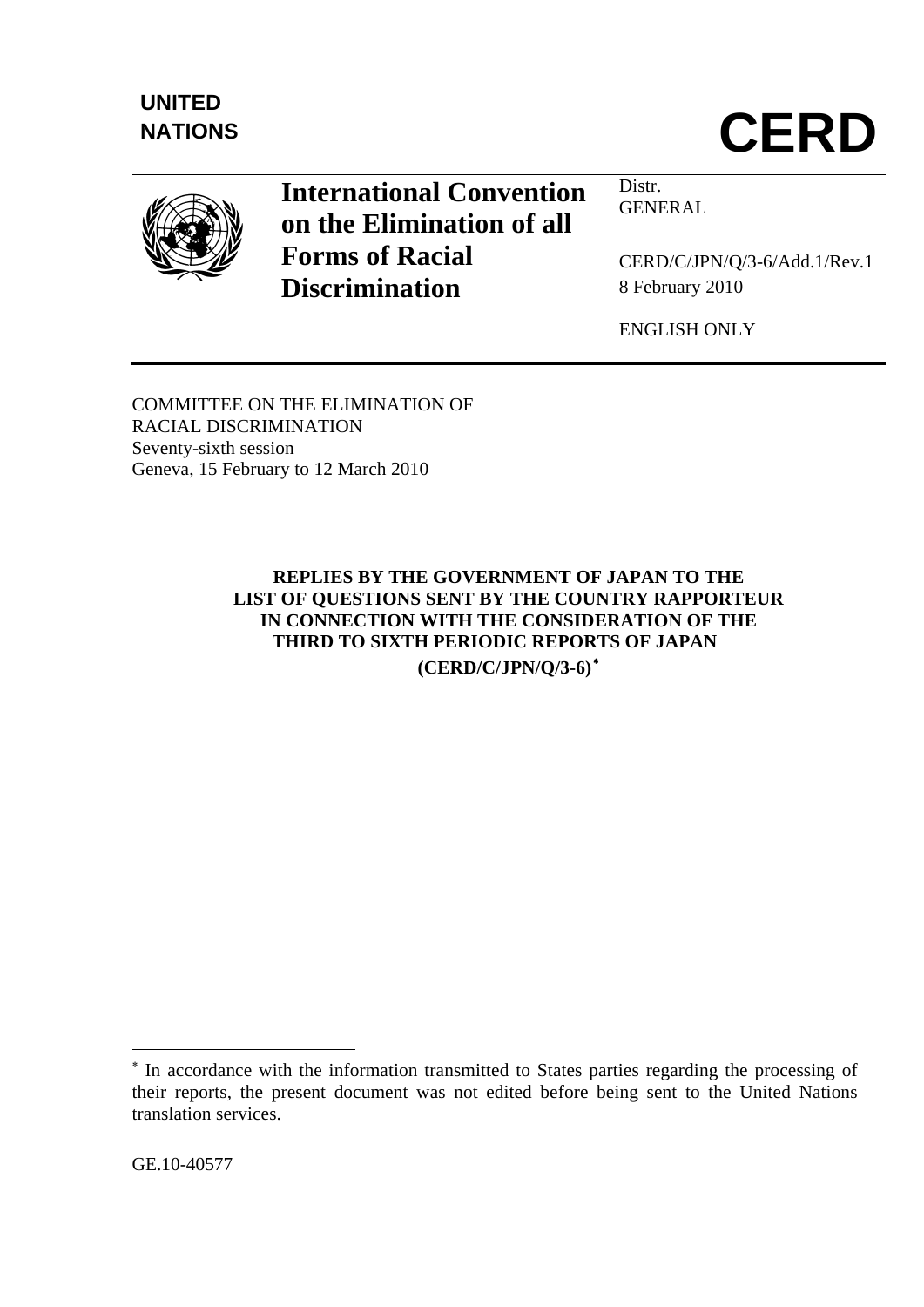## **Reply to the questions raised in paragraph 1 of the list of issues (CERD/C/JPN/Q/3-6)**

1. It is not unambiguously clear what is meant by "returnees from China". However, if this refers to the remaining Japanese in China (note), then the remaining Japanese in China, the people related to the Dowa, the people who live in Okinawa prefecture and natives of Okinawa are all Japanese nationals, and the Constitution of Japan stipulates that they are equal under the law, and also guaranteed all of their rights as Japanese nationals equally.

2. As of 1 October 2005, Japan's total population was 127,767,994.

3. According to the Ministry of Justice statistics on foreigner registration, the total number of foreigners registered as of the end of 2008 was 2,217,426 (1.74 % of Japan's total population). As for disaggregation by nationality (birthplace), Chinese (including Taiwan and Hong Kong) are the largest group with 655,377 (29.6 % of the total), followed by Koreans with 589,239 (26.6 %), of whom 416,309 have the status "Special Permanent Resident," and Brazilians in third place with 312,582 (14.1 %).

4. With regard to refugees, since 1982 when the refugee recognition system was introduced in Japan, until the end of 2008, a total of 508 people have been recognized as refugees, and a total of 882 people were allowed to stay in Japan on humanitarian grounds. In addition, Japan allowed the settlement of 11,319 refugees from three Indochinese countries (Vietnam, Laos and Cambodia) from 1978 until the end of 2005.

(Note) The remaining Japanese in China are Japanese people who were forced to continue living in areas other than Japan because they could not withdraw to Japan due to the chaos, and other reasons arising from the Second World War.

## **Reply to questions raised in paragraph 2**

5. When preparing the third to sixth combined periodic report of the Government of Japan for the International Convention on the Elimination of All Forms of Racial Discrimination, Japan solicited public views in writing through the Ministry of Foreign Affairs web-site in February 2006, held informal hearings with NGOs in March 2006, and organized meetings to exchange views with the general public in July 2006 and August 2007.

6. Sixteen NGOs and seven government ministries and agencies participated in the informal hearings carried out in March 2006, and they freely exchanged views regarding the making of the periodic report. Furthermore, 60 people from the general public who applied to participate through the Ministry of Foreign Affairs web site and seven government ministries and agencies participated in the first meeting to exchange views held in July 2006. Approximately 40 people from the general public and six government ministries and agencies participated in the second meeting to exchange views held in August 2007, and active discussions took place at both meetings.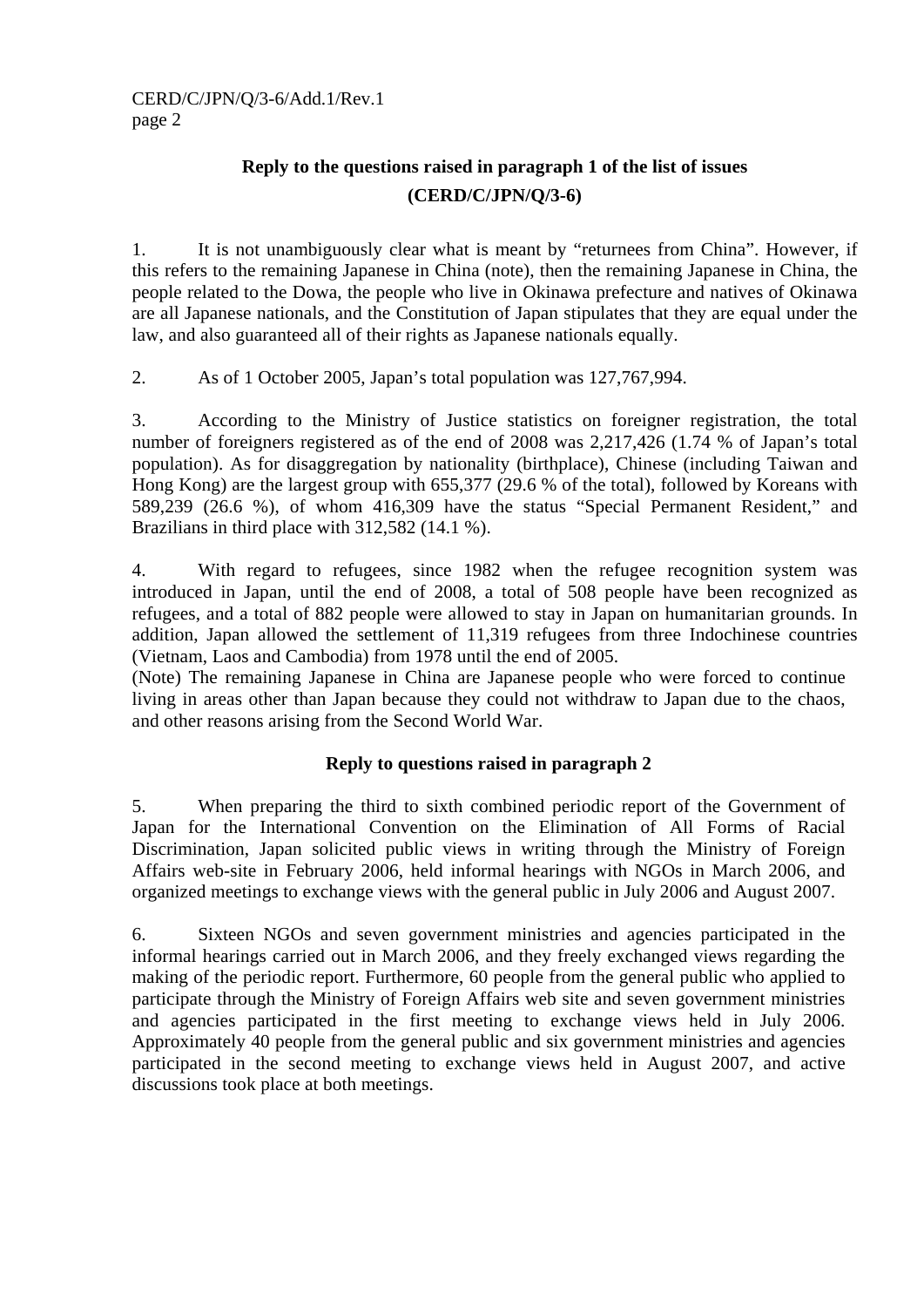#### **Reply to questions raised in paragraph 3**

7. With regard to the relationship between the Convention and domestic laws, Article 98, Paragraph 2 of the Constitution of Japan provides that "the treaties concluded by Japan and established laws of nations shall be faithfully observed." Therefore, international agreements which Japan concluded and promulgated have legal effect as part of its domestic laws. There is no express provision concerning the relation between treaties concluded by Japan and domestic laws in the Constitution of Japan, however treaties are considered to be superior to domestic laws in general.

8. There have been several cases in the domestic courts in which the International Convention on the Elimination of All Forms of Racial Discrimination was mentioned. For example, when a community bathhouse proprietor refused to allow foreign nationals to bathe in his bathhouse, the Sapporo District Court affirmed that the proprietor's act constituted an illegal act of racial discrimination, and therefore that the proprietor was liable for compensation for damages on the basis of the illegal act (November 11, 2002 decision). The decision indicated that the provisions of relevant international agreements, including the International Convention on the Elimination of All Forms of Racial Discrimination, were valid as one criterion when interpreting the various provisions in private law which regulate relations among private individuals. Furthermore, when the owners of a jewelry store asked a customer to leave the store because the individual was a foreigner, the Hamamatsu Branch of the Shizuoka District Court affirmed that this constituted an illegal act and therefore that the owners were liable to pay compensation for damages to the customer (October 12, 1999 decision). The decision indicated that the substantive provisions of the International Convention on the Elimination of All Forms of Racial Discrimination acted as criteria for the interpretation of the necessary conditions for an illegal act.

#### **Reply to questions raised in paragraph 4**

9. As stated in the comments of the Government of Japan on the concluding observations adopted by the Committee on the Elimination of Racial Discrimination regarding the first and second periodic report of the Government of Japan, concerning the term "descent" provided in Article 1.1 of the Convention, in the process of deliberation on the Convention, there was a problem that the term "national origin" could lead to a misunderstanding that the term includes the concept of "nationality" which is a concept based on legal status. In order to solve the problem, "descent" was proposed together with "place of origin" as a replacement for "national origin". However, we understand that the wording was not sufficiently arranged after that, and "descent" remained in this provision.

10. Based on this deliberation process, in application of the Convention, "descent" indicates a concept focusing on the race or skin color of a past generation, or the national or ethnic origins of a past generation, and it is not interpreted as indicating a concept focusing on social origin, so we do not consider that discrimination against "persons belonging to or descending from the Buraku community" is discrimination based on "descent" provided in the Convention.

11. At any rate, on the basis of the spirit declared in the preamble of the Convention, it is needless to say that no discrimination should be tolerated including discrimination such as the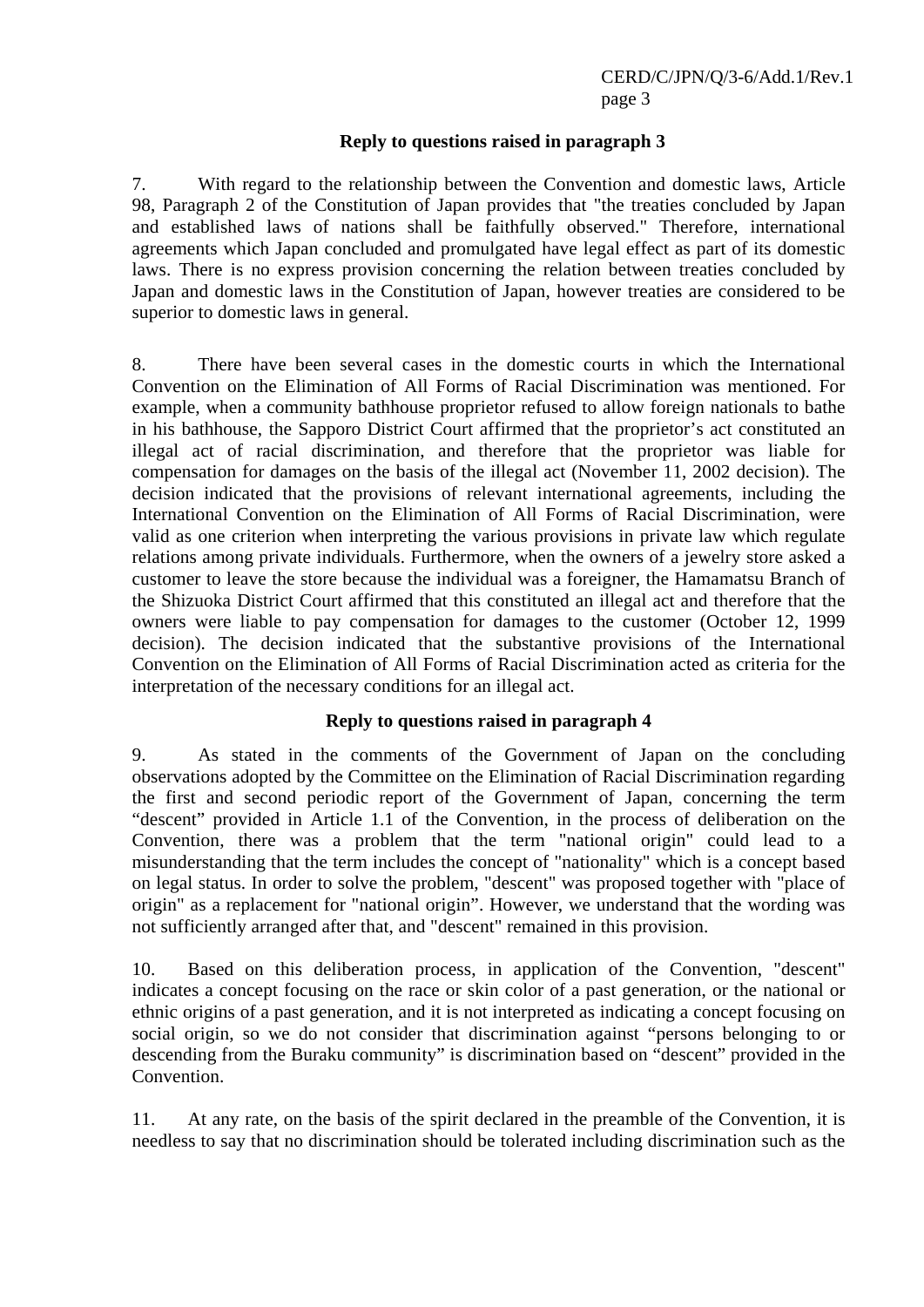Dowa issue (discrimination against the Burakumin). For those related to the Dowa, the Constitution of Japan stipulates not only the guarantee of being equal as Japanese nationals under the law but also the guarantee of equality of all rights as Japanese nationals. Therefore, there is no discrimination at all for civil, economic, social and cultural rights under the legal system. Furthermore, based on the 'Basic Plan for Promotion of Human Rights Education and Encouragement'(established in March 2002), the Government of Japan is promoting education to raise awareness of respect for human rights, including the Dowa issue, through school education and social education, expanding and strengthening awareness-raising activities to spread and enhance the idea of respect for human rights with a view to eliminating prejudice and discrimination regarding the Dowa issue and thus reaching an early resolution of the Dowa issue, promoting guidance and education for employers to encourage them to establish fair employment screening systems to ensure equal opportunity in recruitment, giving lectures and holding symposiums for people from the industrial and economic communities about various human rights problems in corporate activities in order to promote corporate social responsibility, holding training sessions and distributing educational materials for employees of agriculture, forestry and fisheries organizations on a wide range of human rights problems, including the Dowa issue, that arise in the agriculture, forestry and fisheries industries and rural areas.

## **Reply to questions raised in paragraph 5**

12. It is difficult to comment on the reports referred to in the question without knowing the specific details of the reports, but generally the characters which can be used in the name recorded in the family register are restricted. This restriction applies not only to people who apply to obtain Japanese nationality but also to native-born Japanese people. Therefore, even if people applying for Japanese nationality are given instructions about the characters which can be used in the name recorded in the family register, there is no fact that they are urged to change their names to Japanese names.

13. At any rate, the Government of Japan has been making continuous efforts to create a society free of discrimination through various educational activities and awareness-raising activities.

#### **Reply to questions raised in paragraph 6**

14. In the case of Japan, Article 14, Paragraph 1 of the Constitution stipulates that all people are equal under the law and there shall be no discrimination because of race.

15. Regarding Article 4 and Article 5 of the Convention, firstly, Article 4 (a) and (b) put the States Parties under an obligation of penalization; however, Japan formulated a reservation stating that the country fulfils the obligations under Article 4 to the extent that fulfilment of the obligations is compatible with the guarantee of the rights under the Constitution. Since Article 4 (c) does not provide any concrete measures which the States Parties shall take, it is understood to be left to the rational discretion of each State Party.

16. Also, Article 5 provides "In compliance with the fundamental obligations laid down in Article 2 of this Convention...", and therefore, it is understood as not exceeding the scope of obligations provided in Article 2. However, on the other hand, as it is obvious from the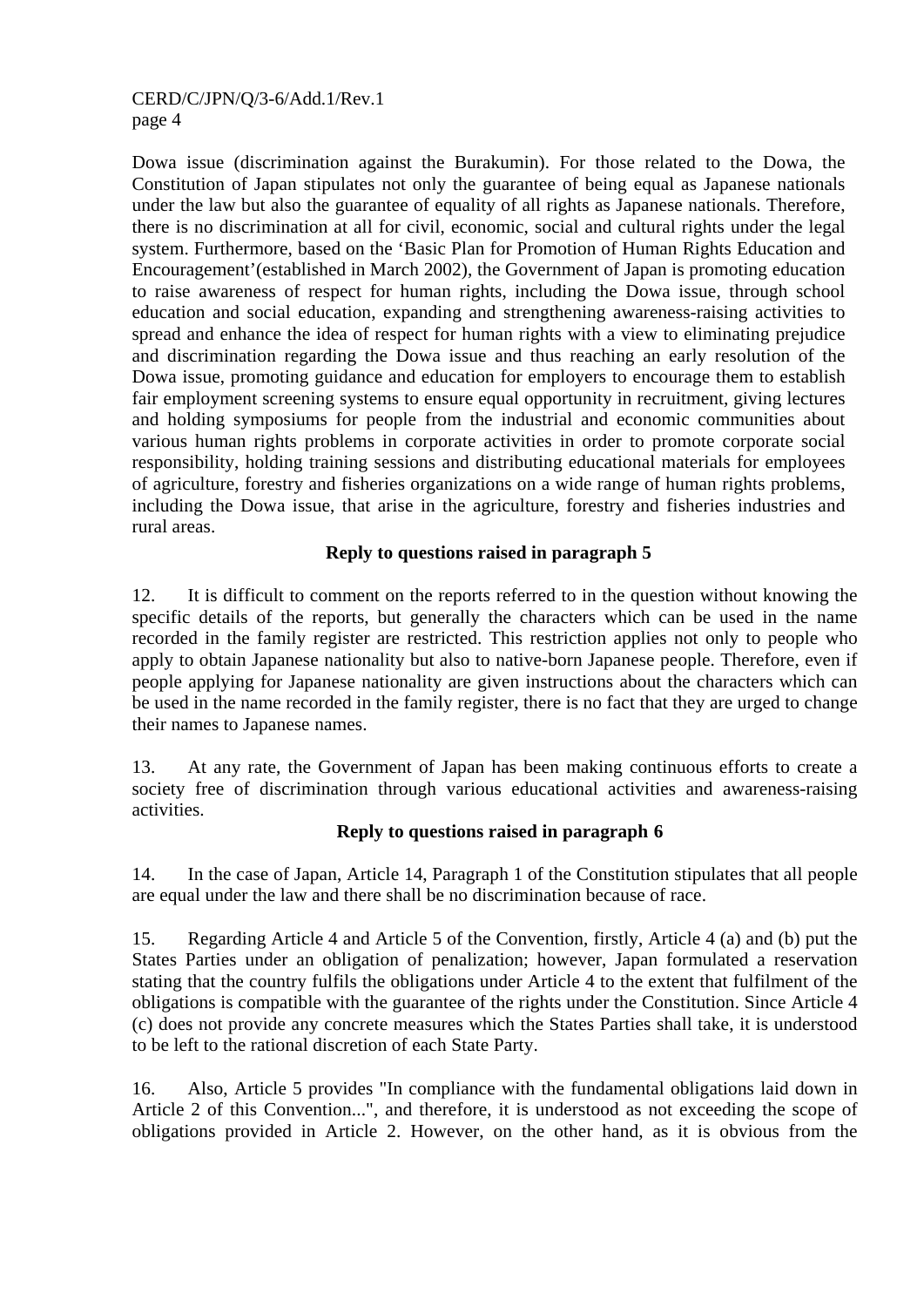provision "by all appropriate means" in Article 2.1, legislative measures are required, where appropriate and necessary. We do not recognize that the present situation of Japan is one in which discriminative acts cannot be effectively restrained by the existing legal system and in which explicit racial discriminative acts, which cannot be restrained by measures other than legislation, are conducted. Therefore, penalization of these acts is not considered necessary.

17. Furthermore, with regard to dissemination or expression of ideas of racial discrimination, if such conduct damages the honor or credit of a certain individual or group, it could be punished under the crime of defamation or damage of credit/obstruction of business under the Penal Code. In addition, if the content includes intimidation against a certain individual, such conduct could be punished under the crime of intimidation under the Penal Code or the crimes of group intimidation, habitual intimidation, etc. under the Act for the Punishment of Acts of Violence. Also, violent actions with a motivation or background of a racially discriminatory idea can be penalized under the crime of inflicting injury, crime of violence, etc. under the Penal Code.

18. At any rate, Japan will respect the principle of equality under the law guaranteed by the Constitution (Article 14, Paragraph 1) to the fullest, and will continue to endeavor to create a society without any forms of discrimination.

19. Finally, the Human Rights Protection Bill which the Government of Japan submitted to the Diet in 2002 expressly prohibited unreasonable discriminatory treatment and the promotion of discrimination based on race, ethnicity, creed, sex and other criteria. It provided that a human rights commission, to be independent of the government, take measures to remedy in a simple, quick and flexible manner these and other human rights infringements. However, the bill did not pass due to the dissolution of the House of Representatives in October 2003. Currently a bill on a new human rights remedy system is under review.

## **Reply to questions raised in paragraph 7**

20. Japan is currently working on studies aimed at the establishment of a national human rights institution independent of the Government of Japan in accordance with the Paris Principles, in order to realize an effective remedy for the victims of human rights infringements, including discrimination against persons from the Buraku, Ainu, Okinawa, and resident Korean communities.

## **Reply to questions raised in paragraph 8**

21. Before the revision of the Family Registration Act in 2007, there were reports of cases in which professional organizations and others transferred the documents they had received under the name of their work duties to other parties, and that false demands were made using these documents. Therefore, in order to prevent these kinds of abusive request cases and protect personal information, the revised Family Registration Act, which revised the way in which family registration is made public, came into force on May 1, 2008. The revised Family Registration Act imposes stricter requirements for the acquisition of a copy of the family register, etc. by a third party, and introduces measures for the prevention of false demands, through the identification of persons making demands and stronger penalties for persons making false demands; and the Government is widely disseminating the changes so that documents will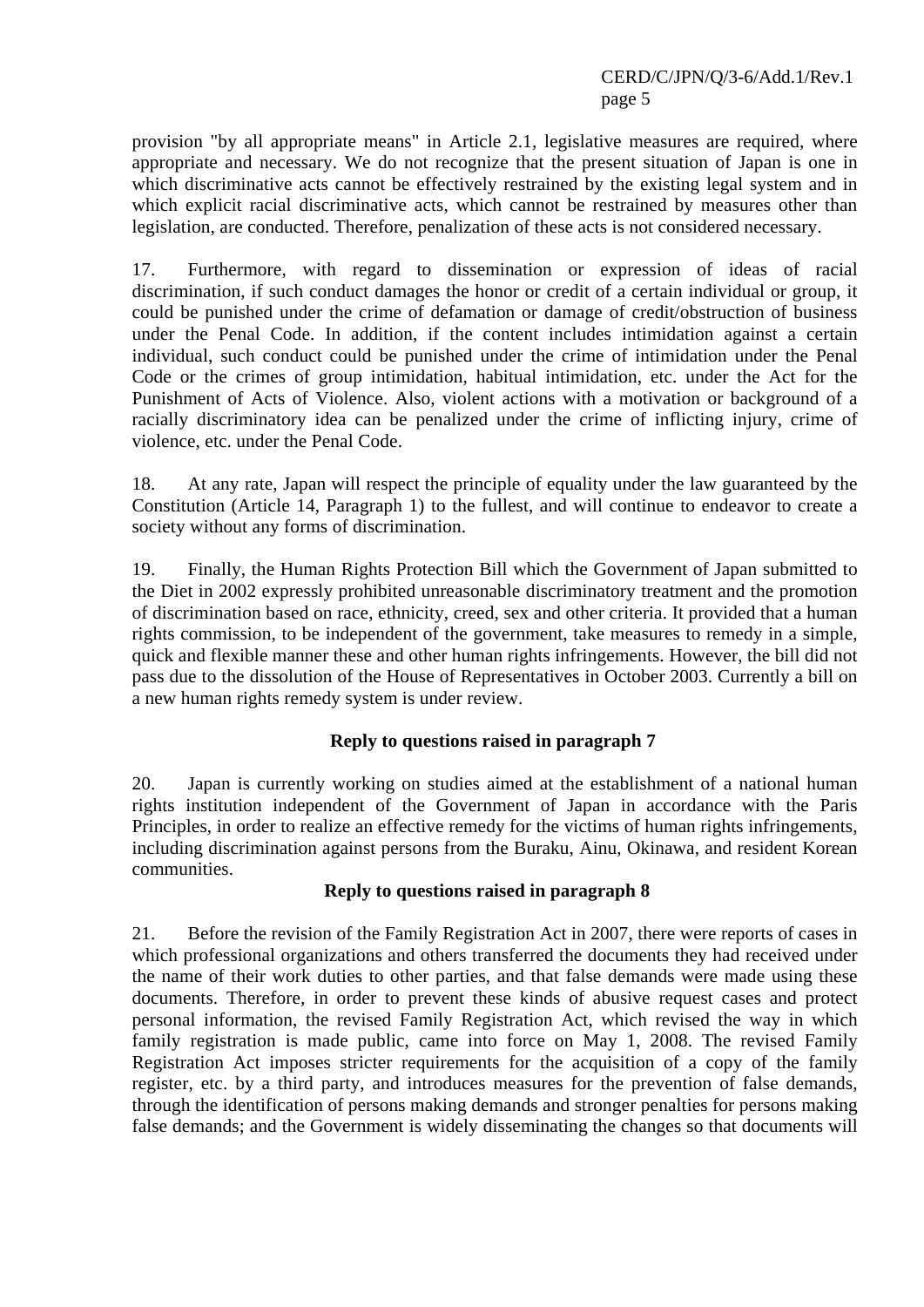be handled appropriately in accordance with the intent of the revised Act.

22. The Government of Japan believes that the current family registration system is an important system for registering and notarizing the family relationships of citizens, and is a rational system in the sense that it provides all information about relationships between husbands and wives and parents and children in one place, and so the Government does not intend to revise the system, including the method of organizing the information used in the current family registers. Furthermore, the Government believes that with regard to demanding a copy of a family register of another person, acquiring the prior consent of the person recorded in the family register and other concerned persons, despite the necessity related to social life, is not appropriate from the viewpoint of the notarizing function of the family registration system.

23. Regarding these cases of discrimination, violations and abuse, the Human Rights Organs of the Ministry of Justice have carried out various nationwide awareness raising activities throughout the year, by putting the slogan "No discrimination against Burakumin" in their annual matters of priority. Also, with respect to the various problems related to human rights including invasion of privacy and the promotion of discrimination, they provide appropriate advice and introduce appropriate institutions through human rights counseling. In addition, if a human rights infringement is suspected, it is investigated as a human rights infringement case, and appropriate measures are taken to eliminate human rights infringements and prevent their reoccurrence.

## **Reply to questions raised in paragraph 9**

24. With regard to the Human Rights Protection Bill repealed in October 2003, which had objectives including the establishment of a human rights commission, there have been arguments concerning various issues such as the scope of the human rights infringements that are eligible for remedies, the measures to guarantee the independence of the human rights commission, and the matters the commission should have the authority to investigate. A new bill for a human rights remedy system, therefore, has not been submitted to the Diet yet.

25. The Government of Japan intends to continue making preparations necessary for the establishment of a national human rights institution independent of the Government, in order to realize a more effective remedy for the victims of human rights infringements.

## **Reply to questions raised in paragraph 10**

26. The stages of the refugee recognition procedures are as follows: (1) application for recognition of refugee status made to the Minister of Justice by a foreigner who wishes to be recognized as a refugee (persons who cannot fill out the application form because of illiteracy, physical handicap or other reasons may apply by making an oral statement; furthermore, those who are under the age of 16 and those who cannot appear at the hearing themselves due to illness or some other reasons may apply through a proxy), and (2) the decision by the Minister of Justice regarding whether or not the applicant should be recognized as a refugee (during the decision-making process the refugee inquirer conducts an inquiry into the facts).

27. The Minister of Justice determines the eligibility of refugee status of the applicant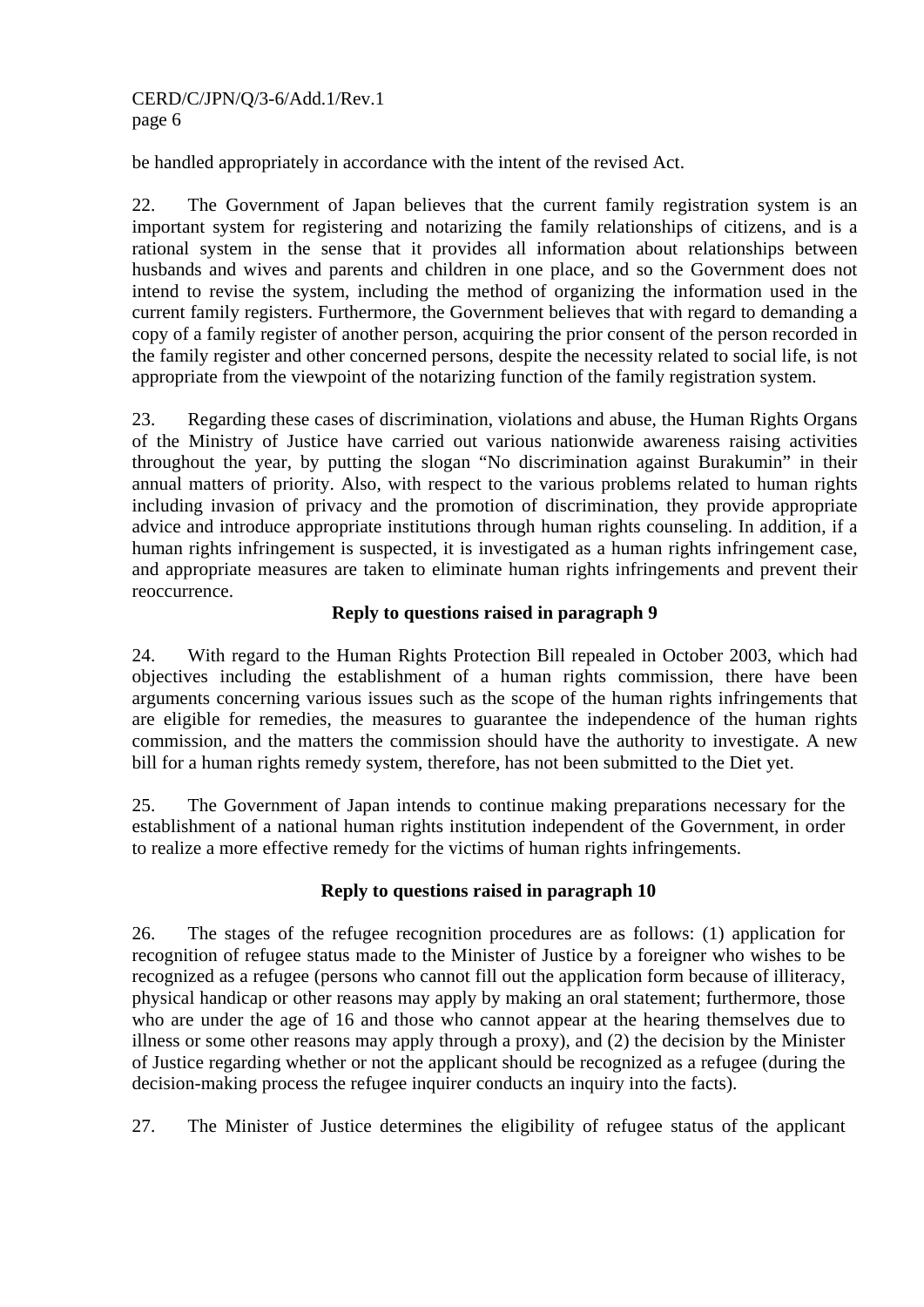based on the results of the inquiry by the refugee inquirer. Persons who were denied recognition as a result of this process may file an objection with the Minister of Justice and there is a provision stating that the Minister of Justice is required to consult with the refugee examination counselors for every case of filing an objection, when the Minister makes a decision on the objection. Experts with neutral stances, from a broad range of fields such as law, academia, and NGOs, are selected as refugee examination counselors. Three counselors from different specialized fields form one group to inspect cases. They may request the Minister of Justice to give the person filing the objection opportunities to present their opinion of the matter orally, they may observe when the person filing the objection presents their oral statement of opinion and question him or her about it, and they have been granted the authority to directly interview the person filing the objection in order to form their own impression of the application. In addition, since the system of refugee examination counselors was enforced in May 2005, there have been no instances where the Minister of Justice has made a decision which differed from the majority opinion of the refugee examination counselors.

28. In this way, Japan has ensured that the procedures for an application for recognition of refugee status are appropriate procedures taking into account the rights and interests of the applicant for asylum from the time of the application to the filing of an objection. In addition, the Refugee Examination Counselors System has been established as a neutral third-party institution to carry out a secondary adjudication of the application, and their opinions are respected.

29. The Government of Japan implements measures to protect people who are going through the process of applying for recognition of refugee status and are facing difficulties with making their living. For example, the Government provides them with funds to meet their living, housing, and medical expenses. As a general rule, these protection measures are implemented for four months, but the period is extended and protection is provided to persons who are still facing difficulties with making their living at the time of the completion of the four-month protection period. As a result, the average protection period per person in fiscal year 2008 was approximately ten months.

30. There are also some cases in which the person receiving protection obtains a work permit and as a result becomes able to maintain him/herself, and so the protection is ended by the ratification by the person, without waiting for the completion of the four-month protection period.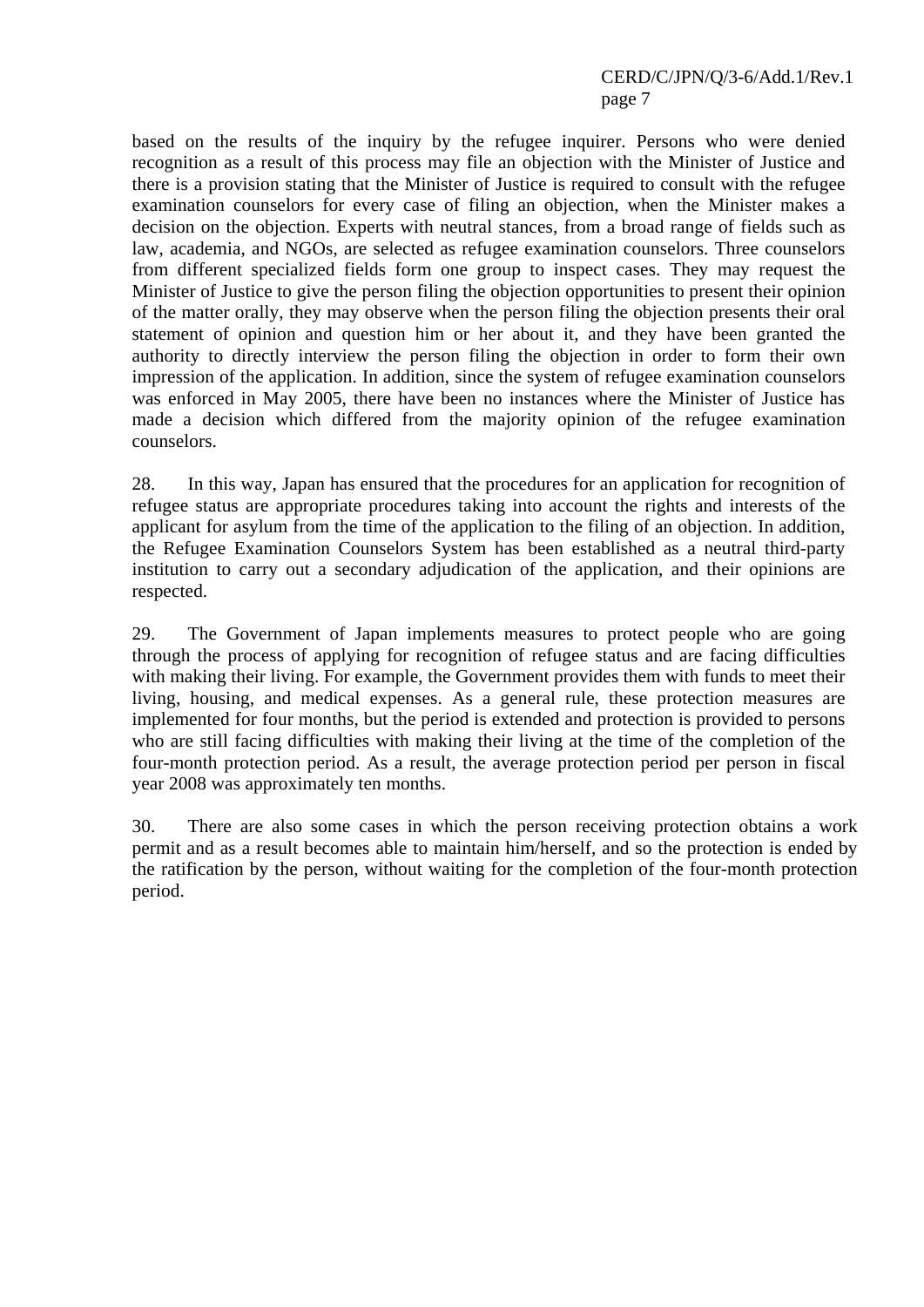## **Illustration of Services Rendered for Recognition of Refugee Status**

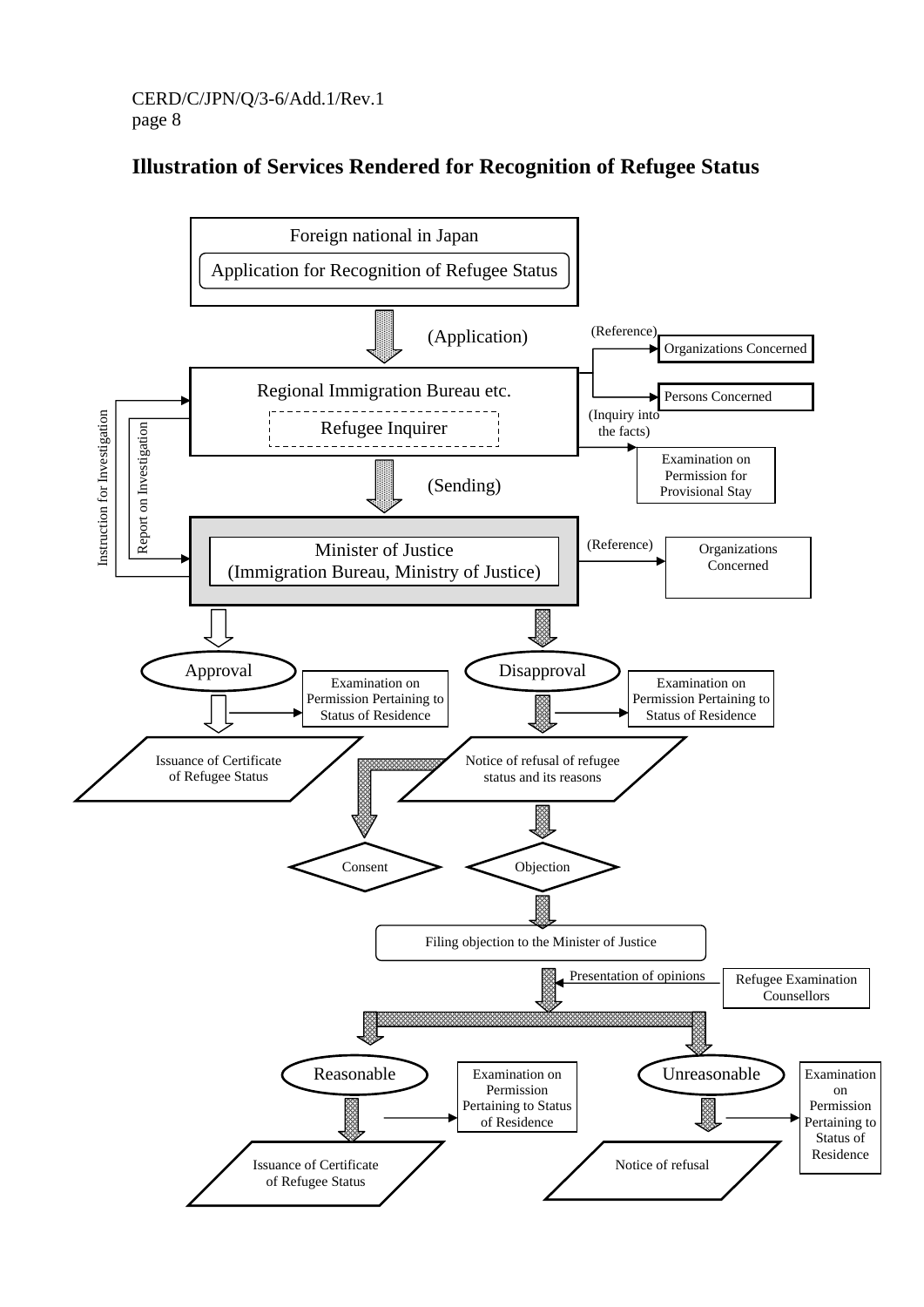#### **Reply to questions raised in paragraph 11**

31. There are no legal regulations in place regarding the use of Internet maps and search engines, but we understand that voluntary efforts in this area are being made by the industry. Furthermore, the Provider Liability Limitation Law clearly states the cases for which providers shall be responsible, and providers are making efforts such as voluntary deletion.

32. In the case that the rights of specific individuals are infringed by the posting of anonymous hateful messages and threats against certain communities, including in particular the people related to the Dowa, and Korean residents in Japan or by obtaining and sharing personal information on family names and the housing location of members or descendants from these communities, the Provider Liability Limitation Law urges providers to delete the information voluntarily. Moreover, the Provider Liability Limitation Law establishes a right to demand the disclosure of the identification information of the sender to ensure the right to claim compensation for damages from the perpetrator.

33. The Human Rights Organs of the Ministry of Justice hold nationwide awareness raising activities throughout the year, by putting the slogan "Stop human rights infringements through misuse of the Internet" in their annual matters of priority, and endeavor to take appropriate measures in response to serious infringements of the human rights of other persons, such as defamation and invasion of privacy. Specifically, the Organs endeavor to eliminate infringements by encouraging the sender to have respect for human rights if the sender is known, and by requesting the providers to delete the information in question if the sender cannot be identified.

34. During 2008, a total of 515 new cases of Internet-related human rights infringements occurred, including 176 cases of defamation and 238 cases of invasion of privacy. Furthermore, there were 19 cases of the promotion of discrimination, such as writing a comment that pointed out a specific area as a Dowa area. Of these, the Organs requested deletion by the providers in 75 cases, including some cases in which they requested deletion by the providers in accordance with the procedures stipulated in the Provider Liability Limitation Law Guidelines for Defamation and Privacy (Council for Research into Provider Liability Limitation Law Guidelines) which were amended in October 2004.

35. The Study Group on Actions against Illegal and Harmful Information on the Internet has studied (1) voluntary actions against illegal information on the Internet by providers, electronic bulletin board administrators, etc. and measures to support them, (2) voluntary actions against harmful information on the Internet by providers, electronic bulletin board administrators, etc. and measures to support them, (3) criminal responsibility in the case that providers, electronic bulletin board administrators, etc. do nothing about illegal information posted by other persons, (4) the operation of the disclosure of the identification information of the sender under the Provider Liability Limitation Law, (5) anonymity on the Internet, and (6) sending information from overseas.

36. Regarding (1) and (2), the Government established the Illegal and Harmful Information Consultation Center in which it participates as an observer, and the center provides support for voluntary actions by providers, electronic bulletin board administrators, etc. Furthermore, with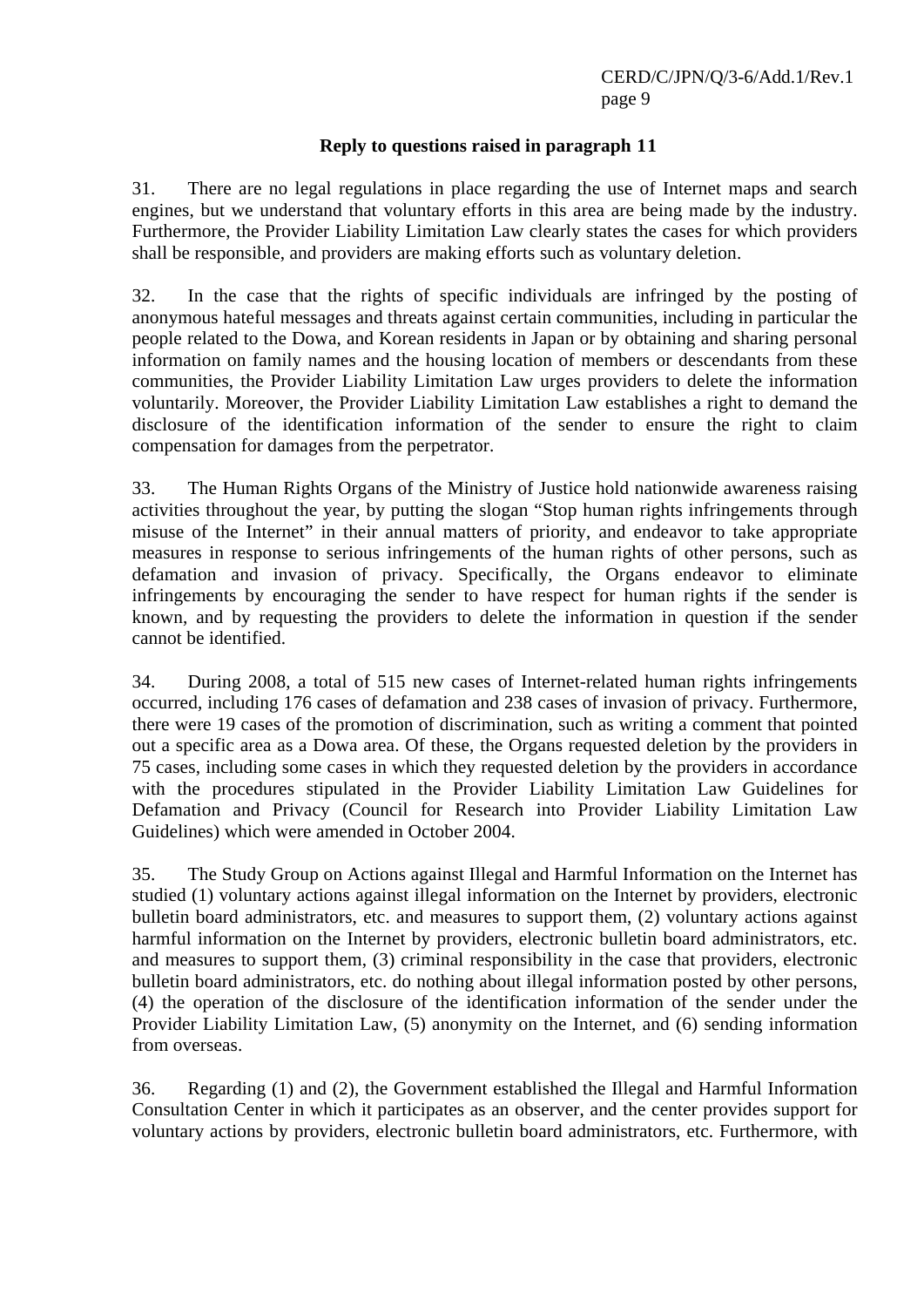observer participation from the Ministry of Internal Affairs and Communications, four private sector organizations including the Telecommunications Carriers Association formulated the Guidelines on Actions against Illegal Information on the Internet and Model Provision for Contracts related to Actions against Illegal and Harmful Information. Regarding (4), a private sector organization called the Council for Research into Provider Liability Limitation Law Guidelines formulated the Guidelines on Demands for Disclosure of the Identification Information of the Sender under the Provider Liability Limitation Law with the Ministry of Internal Affairs and Communications participating as an observer. Regarding (6), action is being taken against illegal information from overseas through cooperation between the Internet Hotline Center and INHOPE.

## **Reply to questions raised in paragraph 12**

37. Under the provisions of Article 5 of the Convention, Japan is obliged to prohibit and to eliminate racial discrimination in all forms and to guarantee the right to equality before the law of all persons, without distinction as to race, colour, or national or ethnic origin, in the enjoyment of rights such as the right to work and the right to free choice of employment.

38. In relation to this issue, based on the principle of equal treatment in Article 27 of the National Public Service Act ("In the application of this Act, all citizens shall be accorded equal treatment and shall not be discriminated against by reason of race, religious faith, sex, social status, family origin, or political opinions or affiliation…"), recruitment of any public officials is carried out through open and equal employment examinations. Moreover, the principle of merit-based appointment (Article 33 of the National Public Service Act) stipulates that versatile and promising human resources should be ensured. In addition, based on the National Public Service Act and the rules of the National Personnel Authority, when employment examinations are to be held, an announcement of the examinations must be made in the Official Gazette, and the examinations must be open on equal conditions to all persons qualified for such examinations by making the holding of the examination widely known through newspapers and other methods. The Government of Japan is also utilizing the web sites of each ministry and agency and using other methods to widely provide information about matters related to the employment of persons qualified for such examinations.

39. Regarding the employment of local public officials, under the principles of equal treatment and merit-based appointment stipulated in the Local Public Service Act (Article 13 and Article 15 of the act), all citizens must be accorded equal treatment, and employment must be based on their demonstrated abilities. In addition, all of the local governments are widely providing information to all persons qualified for the examinations in order to ensure diverse and capable human resources.

40. Although the Government of Japan does not know about the reports that "discrimination often occurs with regard to recruitment and employment and the fact that members of communities or their descendants, including the Ainu, Buraku and migrants of Japanese descent, are highly overrepresented in unstable, 'blue collar' work in small- and medium-size companies, and underrepresented in management positions", the Government is working to eliminate discrimination with regard to recruitment by providing guidance to and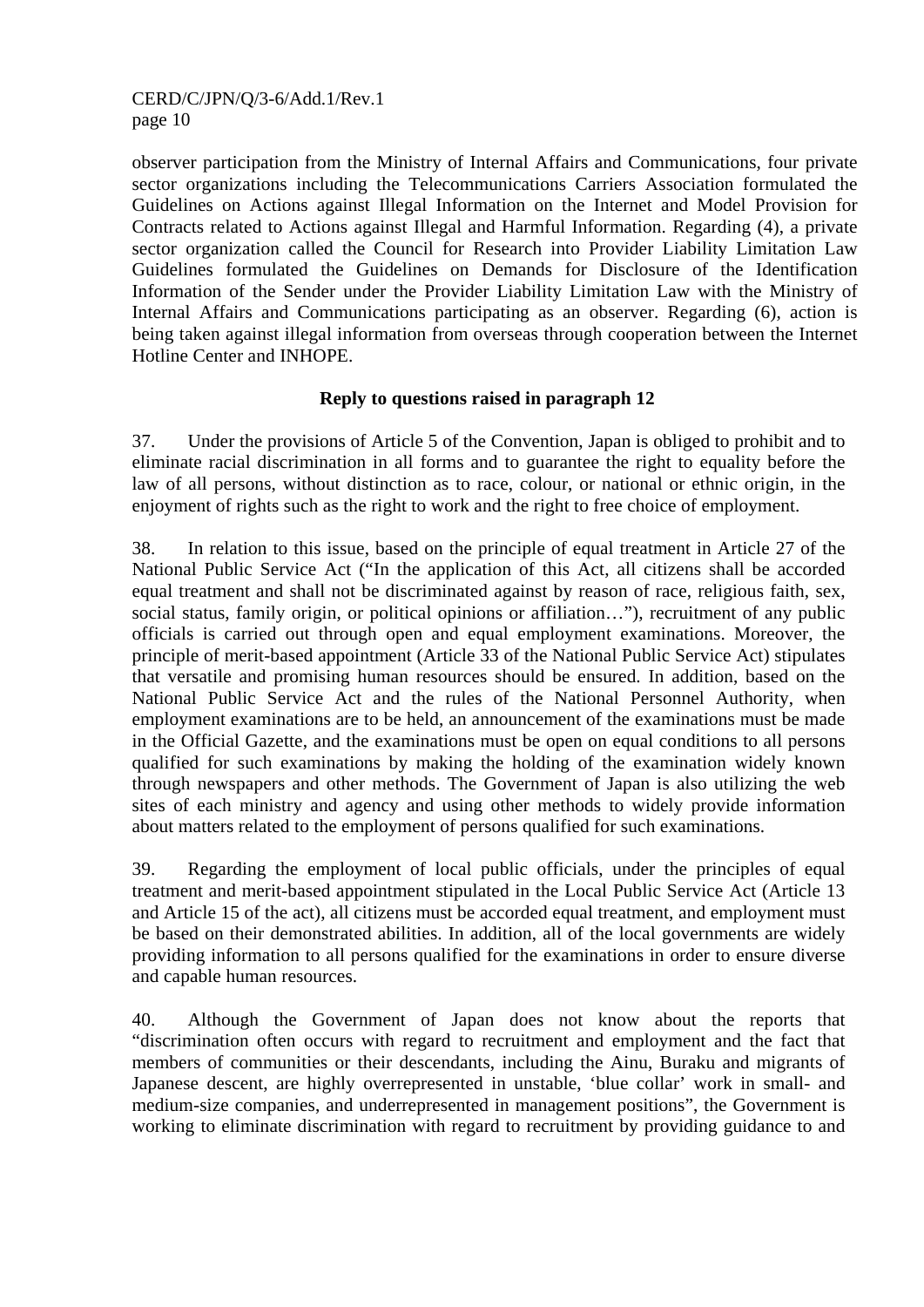raising awareness of employers to encourage them to establish fair employment screening systems to ensure equal opportunity in recruitment. Furthermore, labor laws and regulations are applied to all workers employed by domestic entities, regardless of whether or not they are Ainu, people related to the Dowa (the Burakumin), migrants of Japanese descent; and Article 3 of the Labor Standards Law stipulates that an employer shall not discriminate against or in favour of any workers with wages, working hours or other working conditions because of the nationality, creed or social status of any worker.

#### **Reply to questions raised in paragraph 13**

41. The Projects promoting the acceptance of Japanese children returning from overseas and foreign schoolchildren, which is part of the Educational Programs to Promote Foreigners' Adjustment to Japan, are aimed at foreign children who require support and reside within the jurisdiction of one of the local governments implementing the project. In the current fiscal year, 47 municipalities are implementing the project.

42. Furthermore, the Japanese-language Education Projects for Foreigners Residing in Japan, which is a part of the same program, is aimed at people staying in Japan based on specific immigration statuses such as "General Permanent Resident," "Long-Term Resident," and "Spouse or Child of Japanese National," etc., as well as people staying in Japan on the basis of "Family Stay," etc.

43. The Projects promoting the acceptance of Japanese children returning from overseas and foreign schoolchildren, as well as Japanese-language Education Projects for Foreigners Residing in Japan also apply to foreigners who are the spouse of a Japanese national and children of an international marriage.

## **Reply to questions raised in paragraph 14**

44. Labour laws and regulations are applied to all workers employed by domestic entities, regardless of whether they are migrant workers or not. Article 3 of the Employment Security Act prohibits discriminatory treatment with respect to employment placement, etc. because of race, nationality or other criteria.

45. [Reference] Article 3 of the Employment Security Act: No one shall be discriminated against in employment placement, vocational guidance, or the like, by reason of race, nationality, creed, sex, social status, family origin, previous profession, membership of a labor union, etc.; provided, however, that this shall not apply in the case where the terms of a collective agreement entered into between an employer and a labor union in accordance with the Labor Union Act provide otherwise.

46. [Reference] Article 3 of the Labour Standards Law: An employer shall not discriminate against or in favour of any workers with wages, working hours or other working conditions because of nationality, creed or social status of any worker.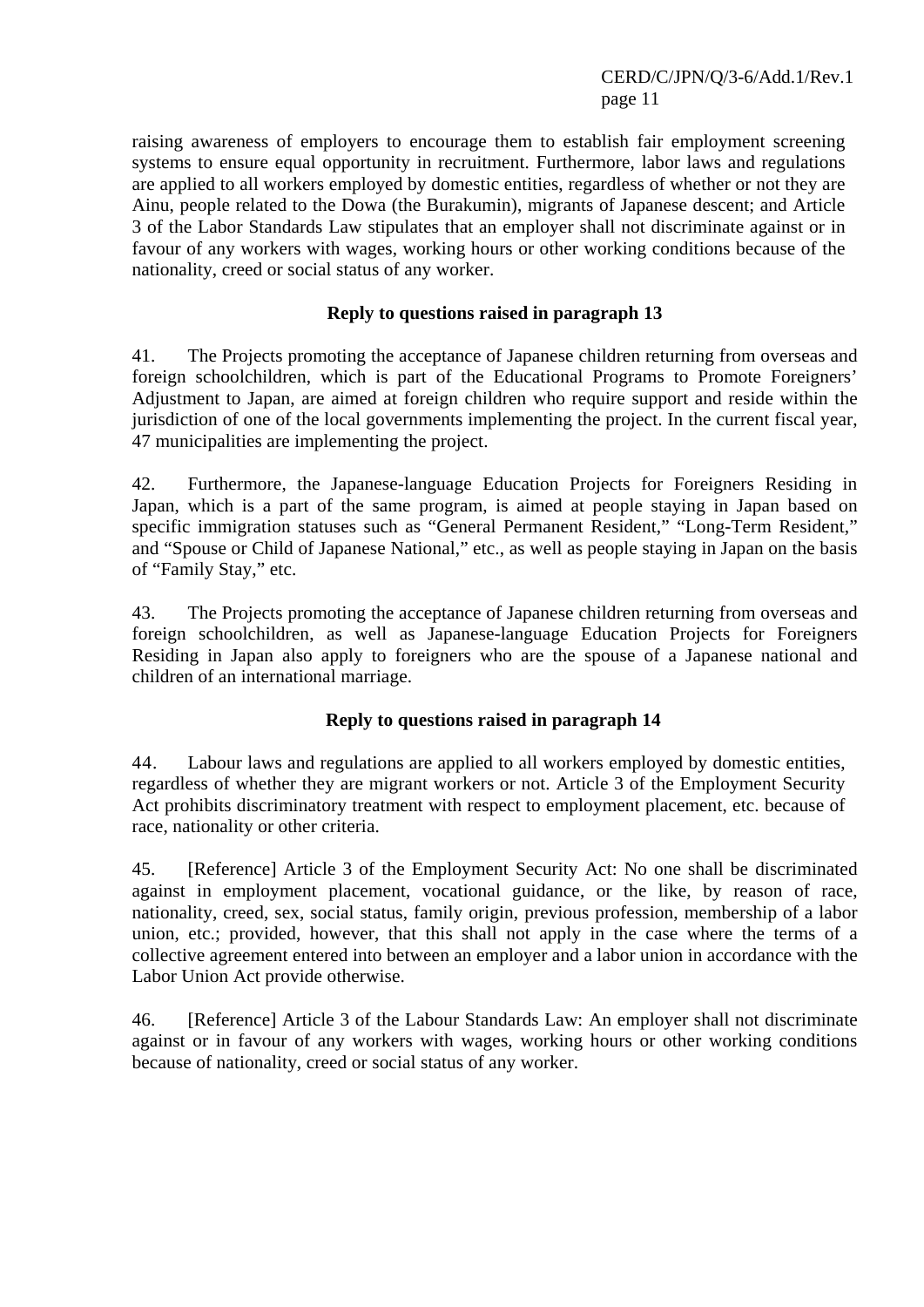#### **Reply to questions raised in paragraph 15**

47. With regard to education, the Government of Japan does not recognize any disadvantages with regard to access to education in the school system, for any person who is a Japanese national (note that the term "Japanese national" includes the Ainu people, residents of Okinawa prefecture possessing Japanese nationality, and people related to the Dowa). Moreover, if foreign children, including Korean residents in Japan, wish to attend Japanese public schools at the compulsory education level, they are accepted without charge and, if they wish to receive their education at a school for foreigners, they may also do so. There are also schools for foreigners that are approved as 'miscellaneous schools' by prefectural governments. Furthermore, in the area of lifelong learning, public libraries provide multicultural services including the provision of multicultural information and library services for national and cultural groups. In addition, with regard to the Ainu people, under the Second Promotion Policy for the Improvement of the Ainu People's Life (2008), formulated by the Prefectural Government of Hokkaido, the prefecture is running a scholarship project for young Ainu people including both high school and university students so that young Ainu people do not abandon the opportunity for high school and university due to economic difficulties. The project is intended to ensure equal opportunity in education, and the national government is subsidizing part of its cost.

48. The Government of Japan is working to eliminate discrimination with regards to employment by providing guidance to and raising awareness of employers to encourage them to establish fair employment screening systems to ensure equal opportunity in recruitment. Furthermore, the Government is monitoring the number of cases of employment through the Hello Work job centres throughout Japan, while providing guidance and education. Finally, labour laws and regulations are applied to all workers employed by domestic entities, regardless of their nationality or other criteria.

49. In addition, settlement houses, which are social welfare facilities, are implementing comprehensive measures to eliminate discrimination against the Dowa people, including various projects to provide life counseling and human rights awareness projects, for residents of areas in which it is necessary to improve the stability of the living environment and surrounding areas. Furthermore, community centers, which are also social welfare facilities, are comprehensively implementing various projects, including life counseling and human rights awareness projects, in order to improve the lives and welfare of residents in Ainu villages in Hokkaido.

50. Health care is provided to all people equally regardless of nationality or other criteria.

51. No specific indicators exist to measure progress of the above-mentioned measures.

#### **Reply to questions raised in paragraph 16**

52. The National Pension Scheme had been applied only to Japanese nationals before 1982 when the nationality requirement was abolished, and the scheme has been since then applied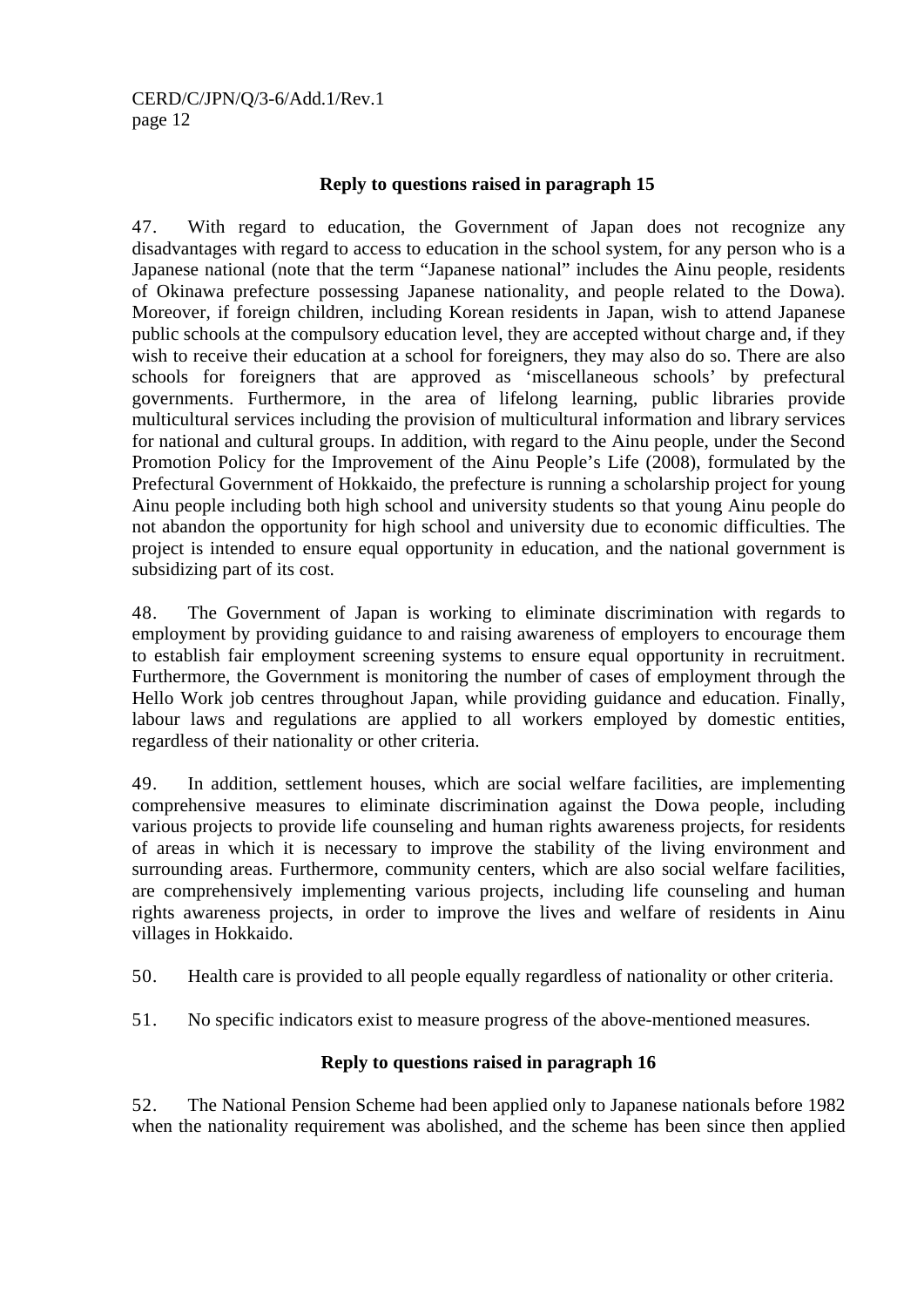to foreigners residing in Japan as to Japanese nationals.

53. At the time of the launch of the Basic Pension through the revision of the National Pension Act in 1985, the Government established a complementary period, a period that is not reflected in the amount of the pension but is taken into account to establish entitlement.

54. Because of this change, for people who have obtained Japanese nationality and people who have received permanent residency permit (including Korean residents in Japan), the period during which they were excluded from the scheme due to the nationality requirement (from April 1, 1961 to December 31, 1981) is now counted as the complementary period, and, if these people meet all of the necessary requirements under the scheme, they are paid the national pension from when they reach the age of 65 years, as is the case for Japanese nationals.

#### **Reply to questions raised in paragraph 17**

55. The objective of the measures to improve the living conditions of the Ainu people in Hokkaido is to improve the social and economic status of the Ainu people by further improving the living conditions of the Ainu people. The Government of Japan uses the gap between the public assistance ratio for the Ainu people and the public assistance ratio for the municipalities in which the Ainu people reside as an indicator of the status of public assistance.

56. According to the survey of living conditions of the Hokkaido Ainu (2006), regarding education, the ratio of Ainu youth who go on to university steadily increased in the previous two surveys (1993, 1999) and it increased by 1.3 percentage points in the current survey as well, but there was still a 21.1 percentage point difference compared to the 38.5% ratio for all youth in the municipalities where the Ainu people reside (compared to an 18.4 percentage point difference in the previous survey). Furthermore, regarding average annual household income, based on the amount of residents' tax imposed, the number of households not required to pay the tax has decreased continuously since the 1986 survey and so based on this we conclude that income is increasing for Ainu households overall.

57. Also, in June 2008 the Japanese Diet adopted a Resolution Calling for the Recognition of the Ainu People as an Indigenous People and, in response, the Government of Japan established the 'Advisory Panel of Eminent Persons on Policies for the Ainu People' under the Chief Cabinet Secretary, with representatives of the Ainu people participating as members of the panel. The expert panel held deliberations on future policies for the Ainu people, listening specifically to comments about the current conditions of the Ainu people obtained through on-the-spot inspections and exchanges of views carried out three times in regions in which many Ainu people reside, and in July 2009 it compiled its report and submitted it to the Government of Japan.

58. Taking into consideration the above report, the Government of Japan has been developing national structures for the comprehensive planning, formulation and promotion of policies for the Ainu people. For example, in August it established the Comprehensive Ainu Policy Department in the Cabinet Secretariat, and in November it directed that a forum for consultation be established. The Government of Japan "seeks to promote cultural diversity to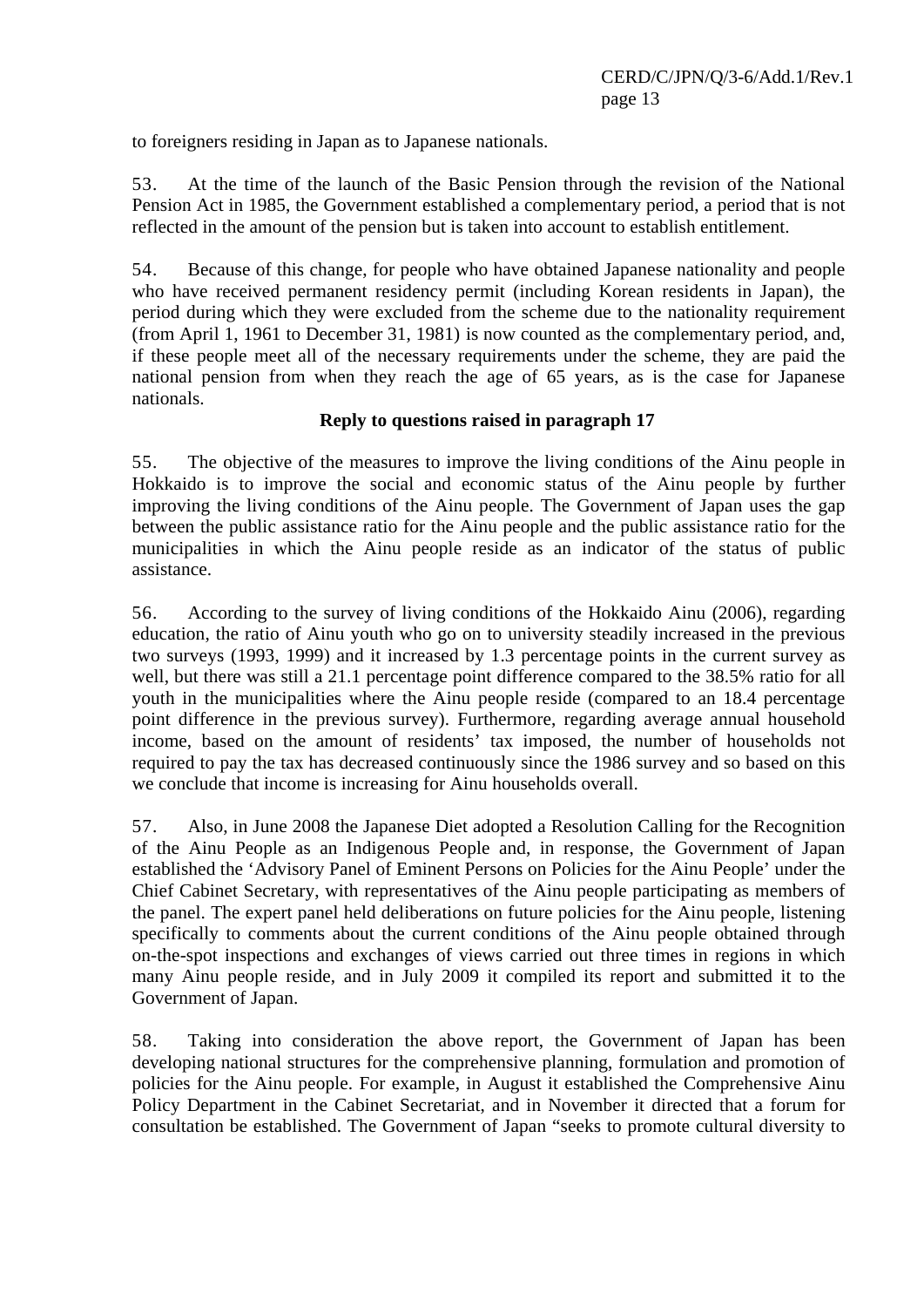enable everyone to live with dignity, by respecting the history and culture of the Ainu people, who are indigenous to Japan," just as the Prime Minister stated in his policy speech at the Diet.

## **Reply to questions raised in paragraph 18**

59. Regarding "indigenous people," there is no written definition of this term in the United Nations Declaration on the Rights of Indigenous Peoples, which was adopted by consensus with the participation of Japan, and there is no established definition in the Japanese domestic laws, either. But at any rate people who live in Okinawa and natives of Okinawa are Japanese nationals and there exist no special measures in place to recognize the rights of people who live in Okinawa and natives of Okinawa with respect to land.

60. Furthermore, in Japan the rights to enjoy one's own culture, believe in and practice one's own religion, and use one's own language are not denied to anyone. Based on that condition, regarding the cultural heritage and ways of life of Okinawa, according to the Okinawa Promotion Plan, the Government of Japan is working to preserve and activate the cultural artifacts that have been handed down in Okinawa and to promote the culture in the region.

## **Reply to questions raised in paragraph 19**

61. Foreign children who wish to attend any of the public schools for compulsory education are accepted without charge.

62. Furthermore, measures for foreign children include the development and dissemination of the JSL (Japanese as a second language) Curriculum. There are also schools for foreigners that are approved as "miscellaneous schools" by prefectural governments. In addition, there are also cases in which certain schools may fulfill eligibility requirements for their students to enter a Japanese university.

63. The Government of Japan has no knowledge of figures relating to the enrollment rate in compulsory education; advancement rate to higher education; or university enrollment rates of South American children of Japanese descent, or children of migrant workers, Korean residents in Japan, and other minorities.

64. To facilitate access to education in minority languages, school enrollment guidance and consultations are provided to boards of education through the deployment of counselors who understand minority languages, as well as supporters who understand the native languages of foreign students who assist with Japanese language instruction.

65. Regarding the harassment of students attending North and South Korean schools, the Human Rights Organs of the Ministry of Justice hold nationwide awareness-raising activities throughout the year, by putting the slogan "Respect the human rights of foreigners" in their annual matters of priority. In addition, the Organs have established Human Rights Counseling Offices and taken other steps to respond to inquiries from resident Korean minorities about human rights, and if a human rights infringement is suspected, they rapidly investigate it and take appropriate measures depending on the case.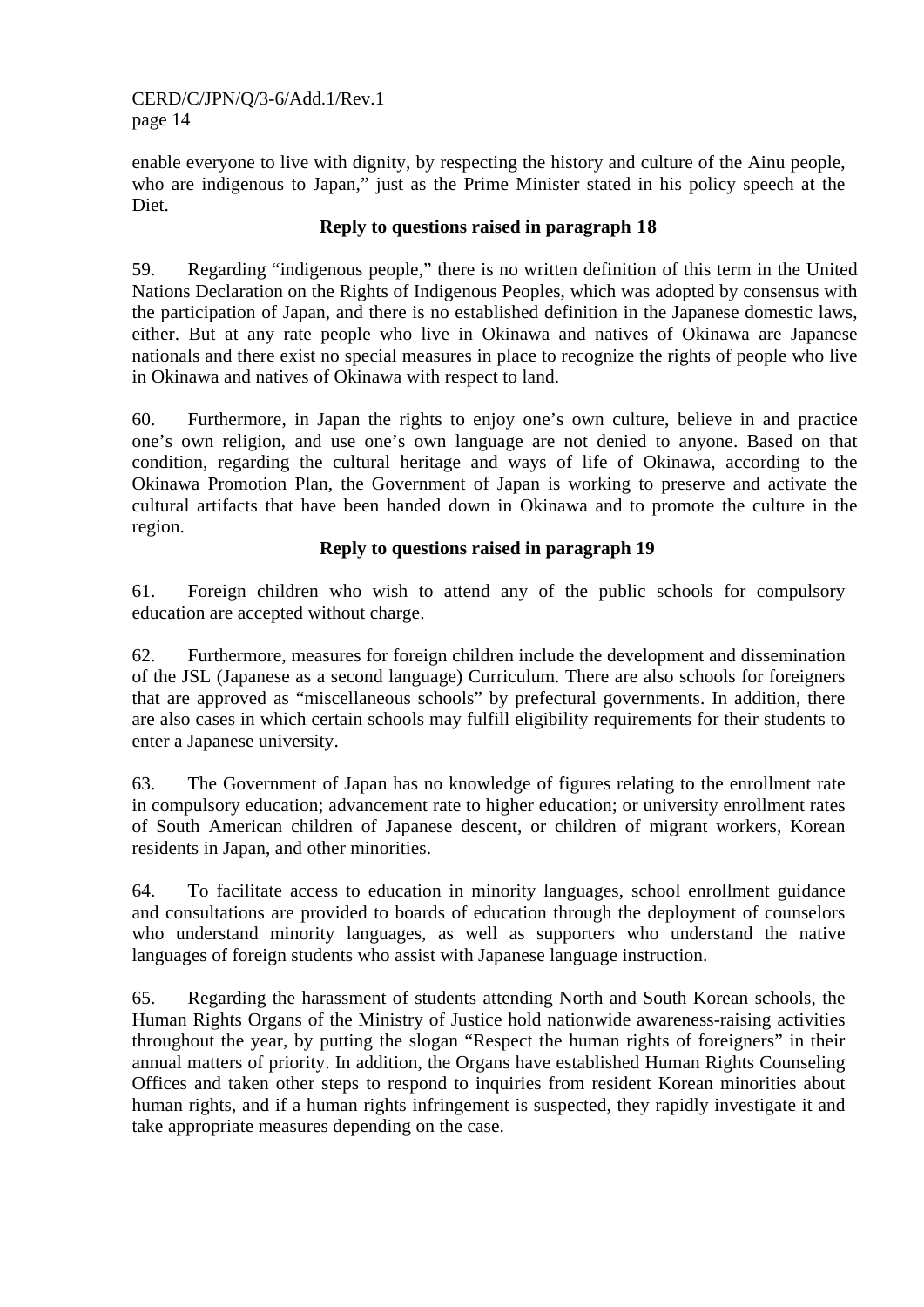66. In particular, on each occasion that there is a particular concern that harassment of the children of resident Korean minorities is occurring because of intermittent nuclear tests or missile-launching tests carried out by North Korea, the Human Rights Organs carry out awareness-raising activities such as putting up awareness-raising posters and distributing awareness-raising materials such as pamphlets throughout the country. In addition, in order to relieve the children of the damage of the human rights infringement, the Human Rights Organs are actively engaged in human rights counseling services and information gathering; and if a human rights infringement is suspected, it is rapidly investigated as a human rights infringement case, and the related departments of the Human Rights Organs are instructed to strengthen their human rights protection efforts, including taking strict measures. Recently, at the time of the missile-launching test by North Korea in April 2009, instructions were given to actively deal with any such behavior, for example, by gathering information carefully to determine whether or not this kind of cases was occurring and implementing awareness-raising activities appropriately.

## **Reply to questions raised in paragraph 20**

#### **Judges, law enforcement officials**

67. Human rights training programmes for judges include the human rights issue-themed curriculum which is always included in the various training programmes for judges who have just been appointed and who have taken up new duties or posts.

68. The Government of Japan understands that in these training programmes there is a curriculum on the theme of the human rights issues, in which the participants are given materials including the concluding observations of the Human Rights Committees and other documents related to human rights issues, and there are lectures by specialists in these fields and discussions.

69. The Government of Japan also understands that the specialists invited to give lectures at these training courses include, for example, university professors who specialize in international human rights issues, the Director General of the Human Rights Bureau of the Ministry of Justice, the officials of international organizations engaged in human rights protection, and experts well-versed in human rights issues and that lectures are held on the various issues faced by women, children, foreigners and other minorities, measures to address these issues, and international trends and challenges regarding various provisions related to human rights.

70. In addition to the education about human rights for officials of the Public Prosecutor's Office mentioned in the periodic report on the implementation of the ICERD, courses on human rights are mandatory in the curriculum for newly-appointed correctional officials (such as prison officers), probation officers, officials in charge of human rights protection, Immigration Bureau officials; courses on human rights based on the number of years of service and work duties are provided as follow-up training as well. These include, for example, courses specialized in human rights education, and courses which provide practical training for volunteers in welfare facilities. In fiscal year 2008, approximately 2,900 officials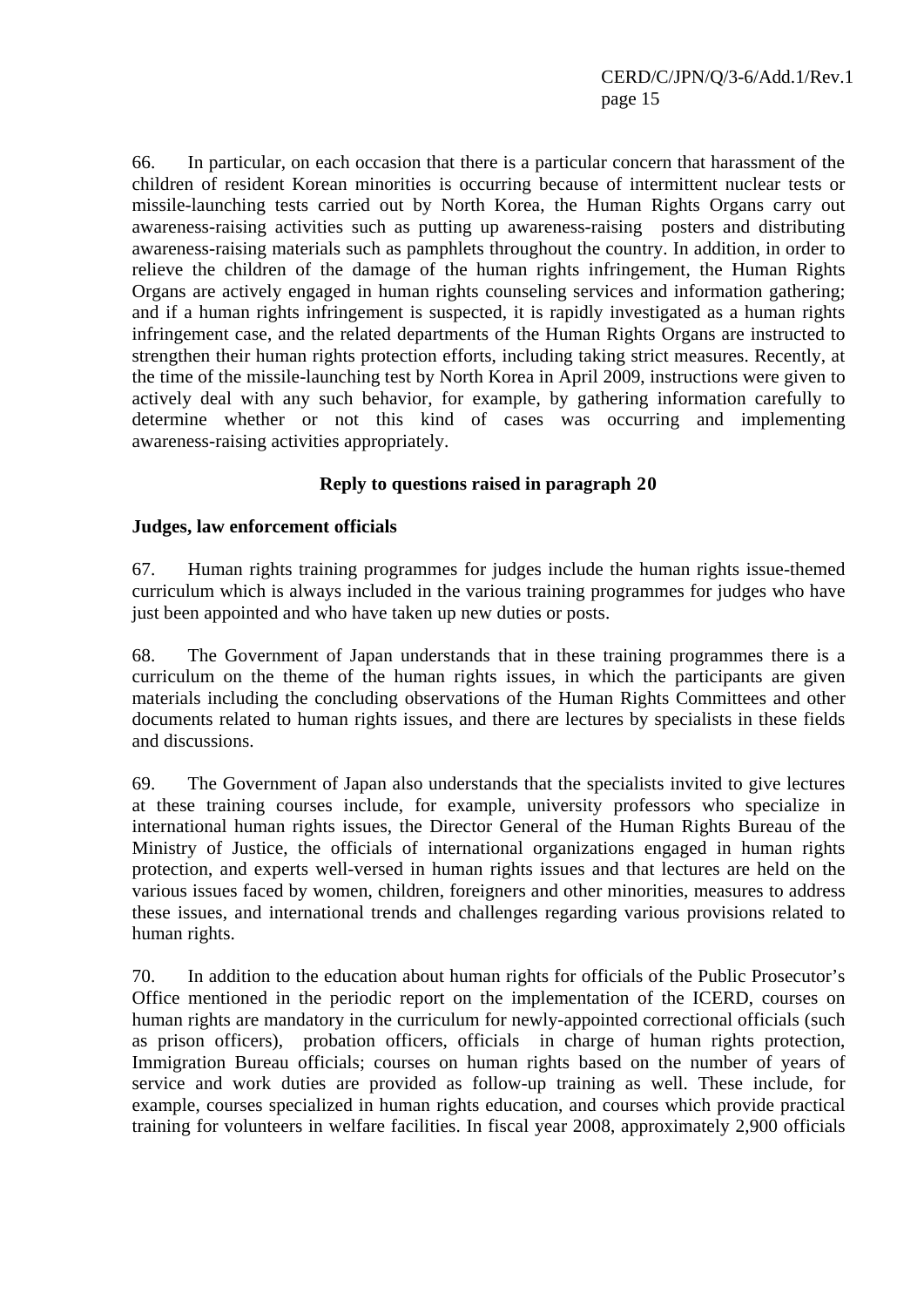from the Ministry of Justice, including public prosecutors, took training courses on human rights, and courses on human rights were provided in the local institutions as well. The training is targeted at those from newly-recruited officials to high-ranking officials and the aims of the training are to acquire a wide range of knowledge about and to raise awareness of human rights issues.

71. Given that the police become deeply involved in human rights issues when they perform their duties such as investigating crimes, human rights education is being actively provided in police schools at every level and in workplaces. Specifically, in the training at the police schools of the prefectural police which newly hired police officers must undergo after they are recruited, the officers are taught the knowledge and skills necessary for them to engage in appropriate police activities taking into consideration basic human rights in classes of jurisprudence including the Constitution and the Code of Criminal Procedure and service ethics. In addition, education is provided on international trends in human rights, including the Universal Declaration of Human Rights, the International Covenant on Economic, Social and Cultural Rights, the International Covenant on Civil and Political Rights, the International Convention on the Elimination of All Forms of Racial Discrimination, the Convention on the Elimination of All Forms of Discrimination against Women, the Convention on the Rights of the Child, the Convention against Torture, and on various human rights issues including the Dowa issue and the formation of a gender-equal society.

72. Furthermore, in the training at the National Police Academy or the regional police schools which officers must undergo at the time of the promotion, education is provided on international trends in human rights, and various human rights issues including the Dowa issue and the appropriate treatment of foreigners.

73. Police officers who are engaged full-time in operations such as crime investigations, detention services, and assistance for victims are thoroughly educated to acquire the knowledge and skills necessary to ensure that they execute duties appropriately, by taking into consideration the human rights of suspects, detainees, crime victims, and others. Such education is provided through the specialized education in police schools at every level and through the training sessions held in police headquarters and is designed to match the content of the specialized field in which each officer is engaged.

## **Teachers**

74. With regard to teachers, the National Center for Teachers' Development implements training with the objective of cultivating instructors who promote human rights education. This training is held for three days once per year, and is targeted at those who are teacher's consultants or teachers for prefectural boards of education, and who plan to work as training lecturers based on the content of such training (persons who will have a leadership position in human rights education).

75. Furthermore, in FY2008, human rights education is covered in approximately 90% of in-house training that is provided by prefectural boards of education for newly recruited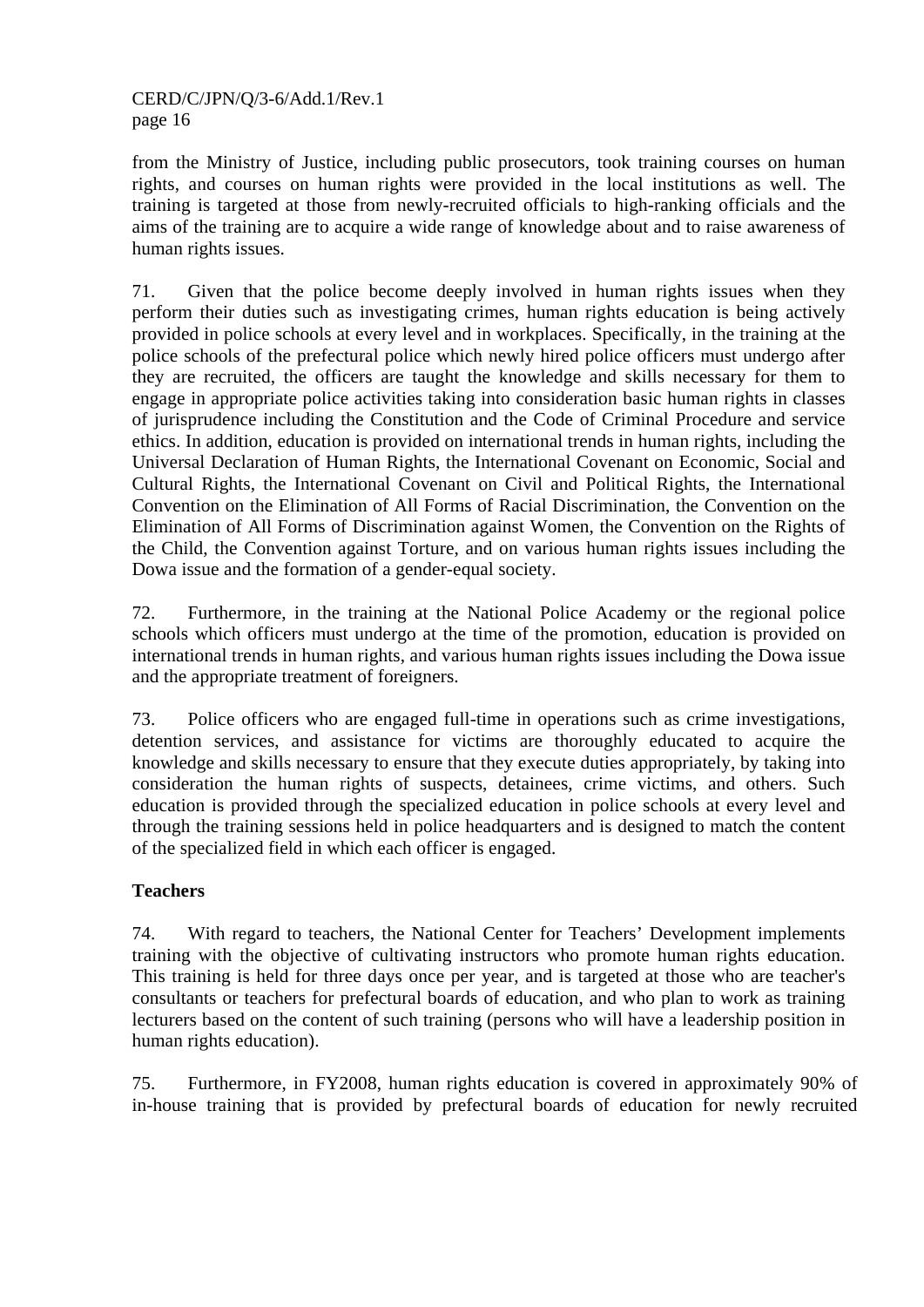teachers; over 80% of extra-scholastic induction training; and approximately half of any extra-scholastic training for teachers with ten years of experience.

## **Other public officials**

76. Regarding other public officials, human rights training is regularly held as a part of both newly-recruited officials' training and training for general officials. For example, with the objective of deepening the understanding and raising awareness of human rights issues by public officials such as national public officials, training sessions for national public officials about human rights are held twice a year, with the attendance of about 400 officials from central government ministries and agencies including executive officials.

## **Reply to questions raised in paragraph 21**

77. In Japan, the Textbook Authorization System has been implemented for the adoption of textbooks. Textbooks authored and edited in the private sector are permitted if they pass the specialized academic screening of the Textbook Authorization Research Council, as based on the Courses of Study and other elements.

78. Specifically, the objectivity and accuracy of statements made in textbooks for which an application has been submitted, are ensured through objective academic screening focused on identifying errors based on supporting documentation, etc., that is available at any given time. Such screening is not carried out with the purpose of enabling the Government of Japan to establish any particular interpretation of historical perceptions or facts.

79. It is left to the judgement of private sector authors as to how individual matters/issues in textbooks are described, and the Government cannot instruct private sector textbook producers in specifically-directed descriptions of individual matters. Furthermore, many textbooks have been published that describe in detail the particular areas of history that allegedly "have been particularly reduced," as noted with concern in the Special Rapporteur's report.

## **Reply to questions raised in paragraph 22**

80. Regarding awareness-raising activities directed at the public at large, the Government of Japan decides on annual slogans such as "Let's deepen understanding of the Ainu people," "Let's respect the human rights of foreigners," and conducts various awareness-raising activities in many places of Japan throughout the year, not just during Human Rights Week.

81. With regarding to human rights education activities, the Government of Japan has endeavored in promoting education to raise awareness and respect for human rights, through school and social education, in accordance with the spirit of the Constitution and the Fundamental Law of Education. The Government is also conducting research at the prefectural level, on measures for enhancing learning opportunities in human rights education; the development of participation-based learning programs to increase the willingness to learn; and measures to enhance the training of instructors for human rights education. Additionally, the Government of Japan strives to disseminate results of its research by publishing them at annual meetings that are attended by officials in charge of prefectural human rights education.